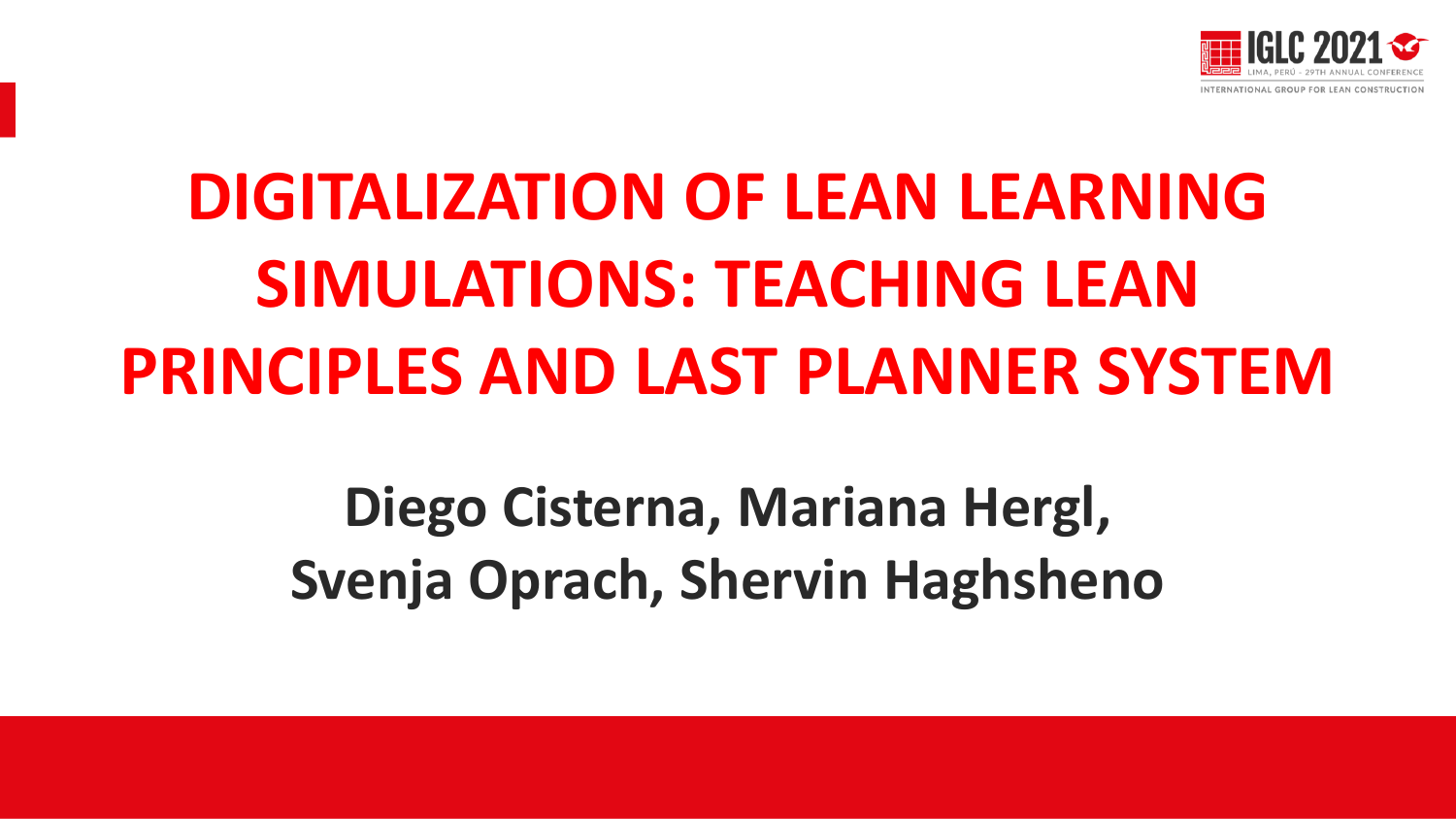

## **Need for a digital Lean Construction simulation with real-time interaction**

### **Research Gap**

- Lean simulations are an appropriate teaching concept<sup>1</sup>
- BUT these are performed mostly physically
- Widespread online teaching by COVID-19 pandemic<sup>23</sup>
- $\rightarrow$  Further digital development is needed<sup>4 5</sup>

**Objective** – Development of a digital Lean Construction simulation

- Run on a digital online platform
- Allows interactions between participants in real-time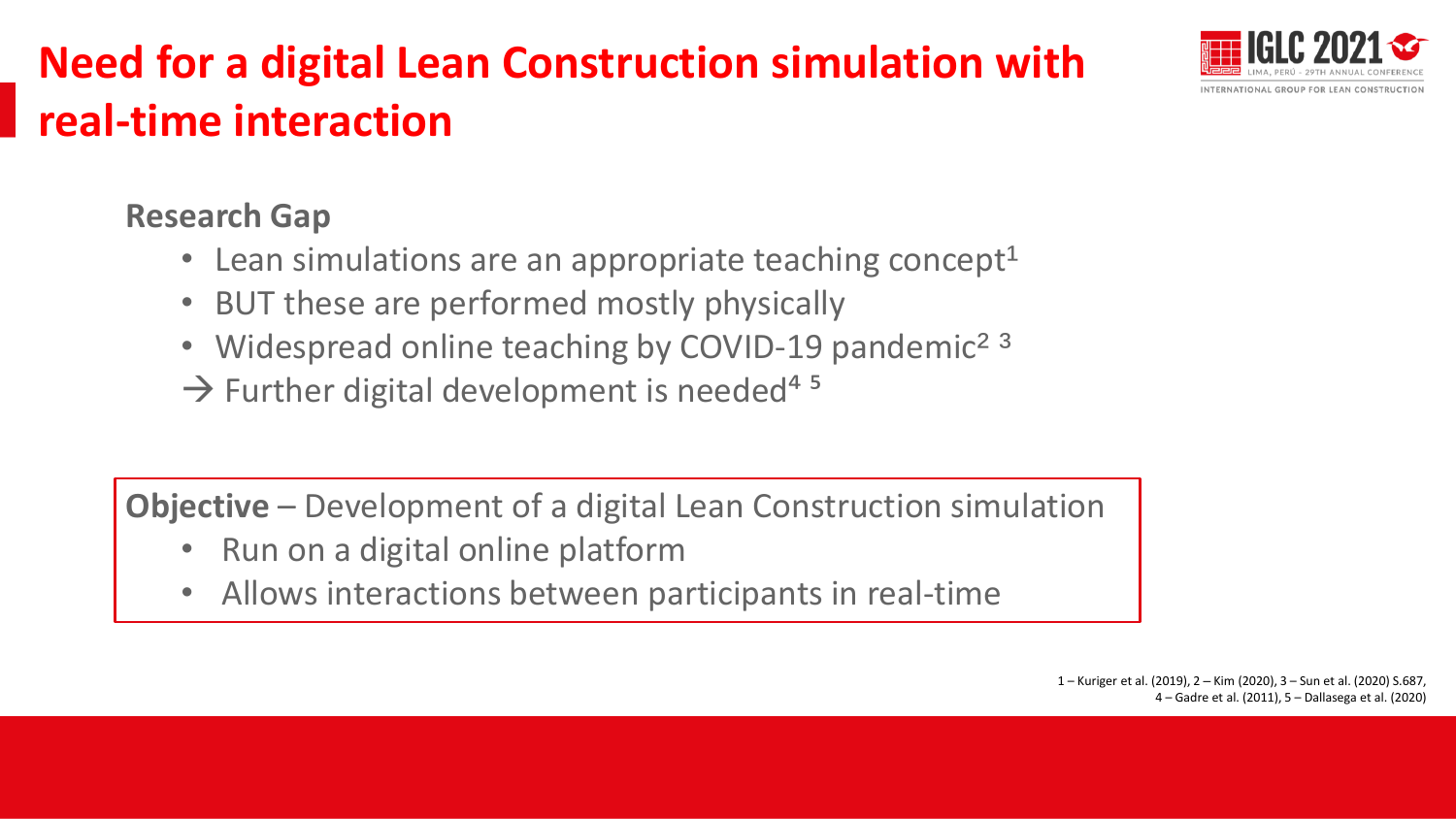# **Two simulations were developed using an iterative, user-oriented procedure**





- Development based on UX design
- Three iterations following the PDCA cycle including feedback **Figure 1.** Methodology



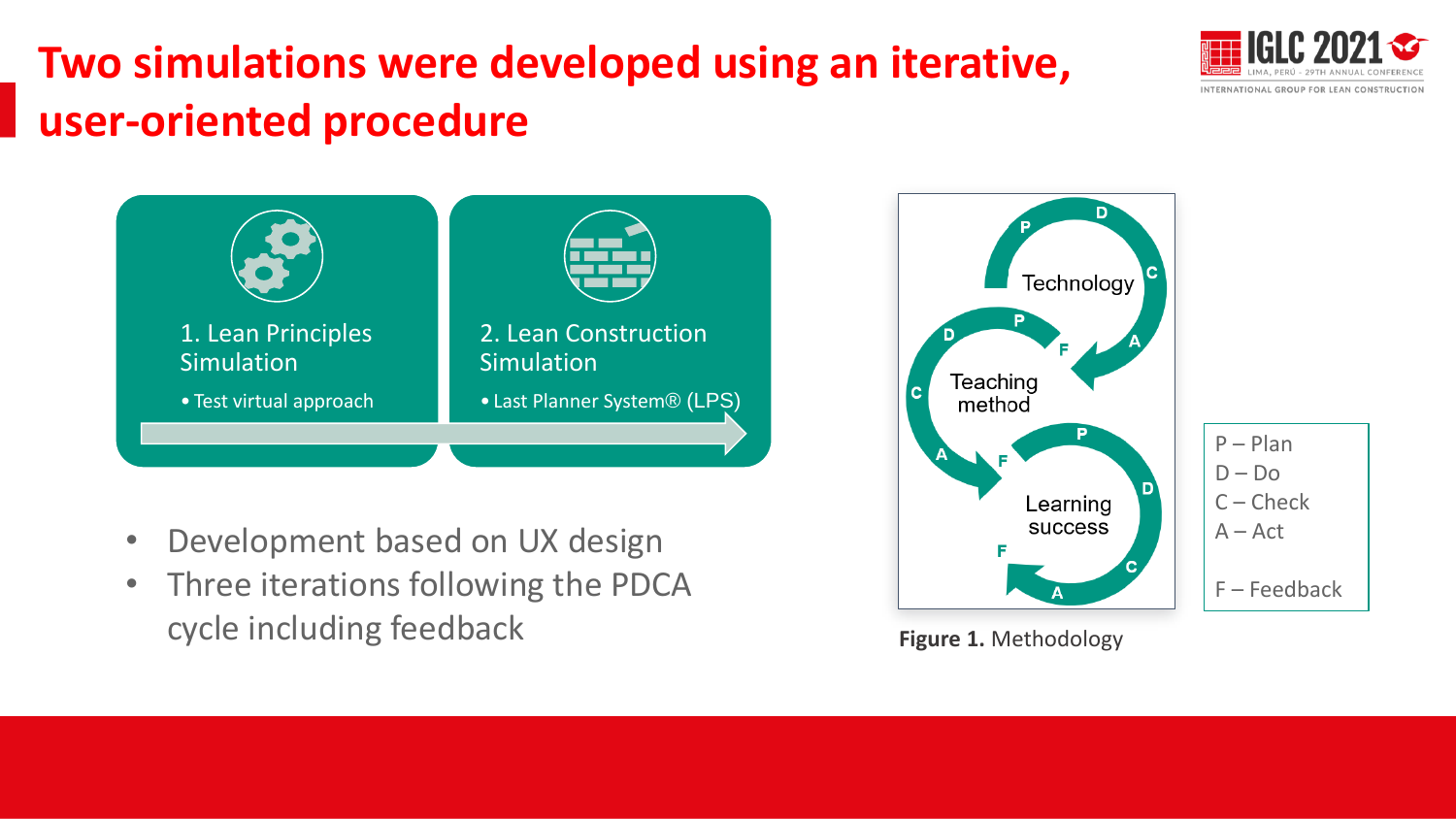

## **MIRO was used as interactive digital platform**



Figure 2. MIRO Online Whiteboard<sup>1</sup>

- Available for free
- Easy sharing
- Real-time interaction
- Tables/Diagrams can be created directly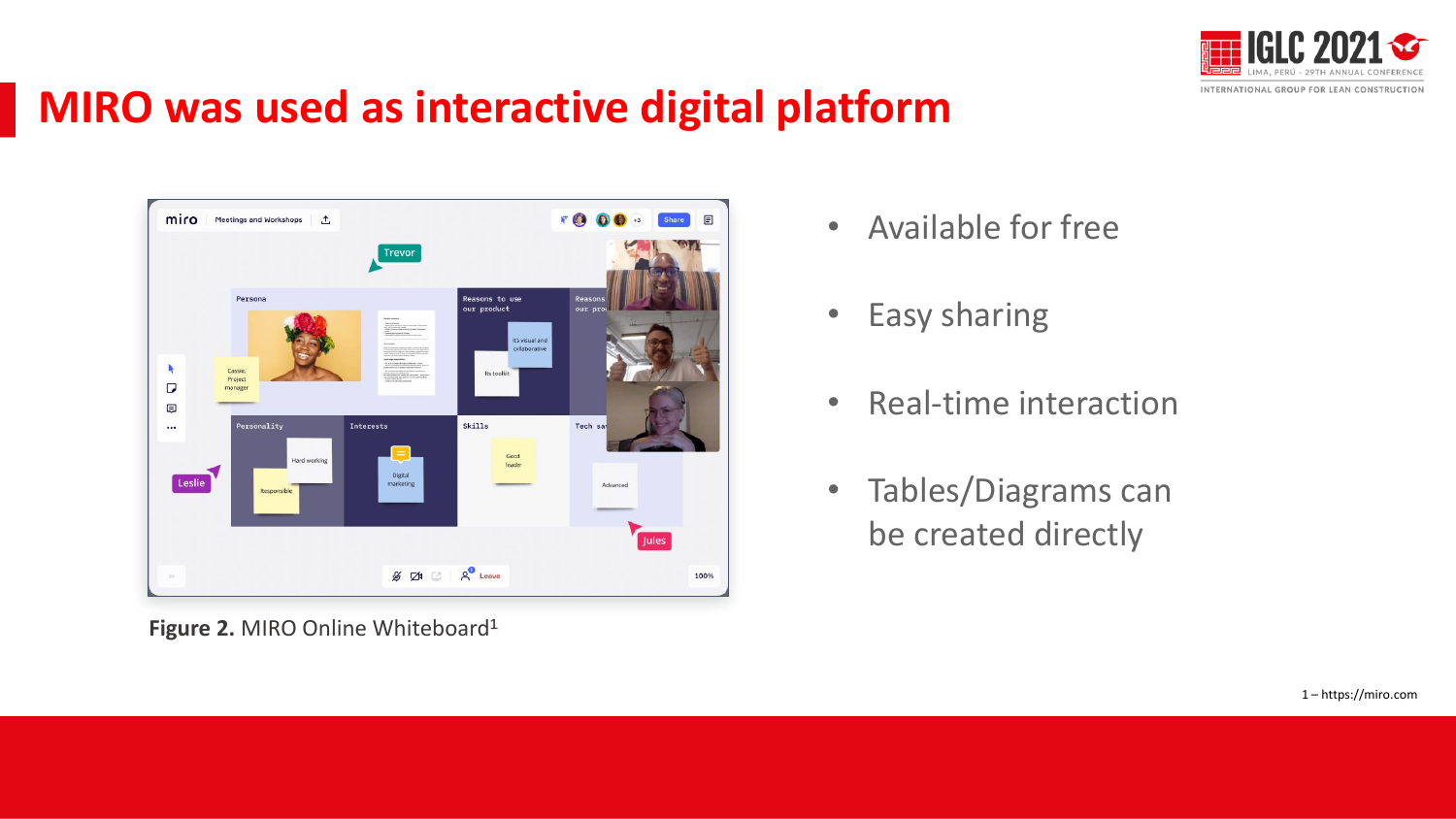# **Teaching lean principles and LPS in an interactive, digital environment**





**Video 1.** Guiding A Digital Simulation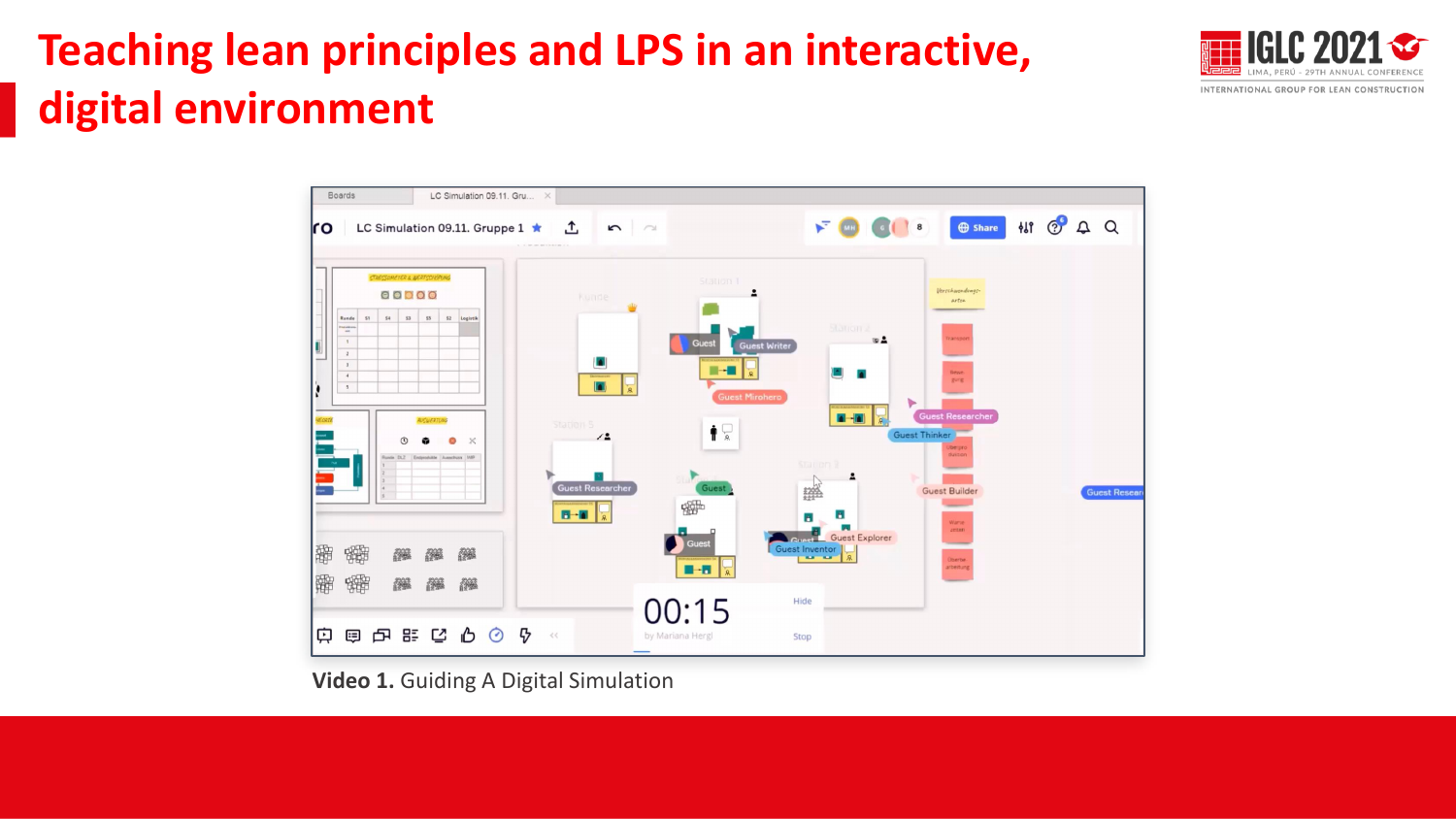# **Both simulations alternate between theory and practice and offer a flexible distribution of roles**



#### **Lean Principles Simulation**





1 ½ h







### 7-14 (+ Quality Manager)

**LPS Simulation**



**Figure 3.** Production Plant **Figure 4.** Construction Site



1 ½ h



Shell of a building

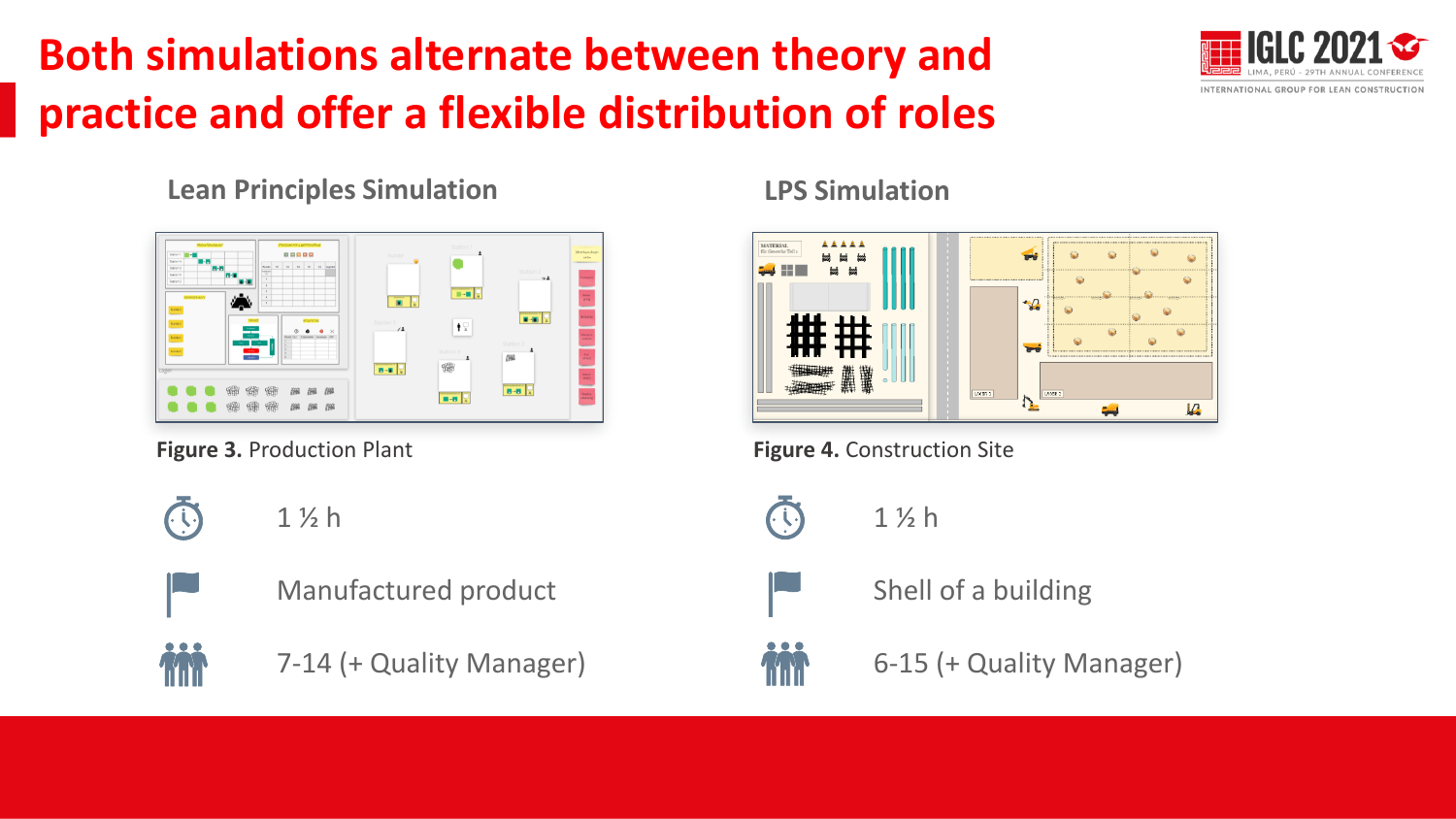# **The empirical assessment was successful - All rating results are in the upper range**



|                                             | <b>Design</b> | <b>Fun</b>                     | Moderation | Technology |
|---------------------------------------------|---------------|--------------------------------|------------|------------|
| Lean<br><b>Principles</b><br>Simulation     | 4.37          | 4.48<br><b>***************</b> | 4.59       | 70%        |
| <b>Last Planner</b><br>System<br>Simulation | 4.49          | 4.35<br>***************        | 4.22       | 80%        |

| Umfrage Lean Construction Simulation -<br>Iteration 3<br>* Erforderlich                                             |  |
|---------------------------------------------------------------------------------------------------------------------|--|
| Hatten Sie Probleme mit dem Miro-Board? Wenn ja, welche? *<br>Nein                                                  |  |
| Son<br>Did you have any<br>problems with the Miro<br><b>Hatten</b><br><b>Last Pla</b><br>board? If yes, which ones? |  |

**Figure 5.** Questionnaire

**Table 1.** Validation Digital Simulations 1-5 Likert Scale from 1 (very low) to 5 (very high)  $\blacksquare$  Technology of 1% to 100% of Participants Questionnaire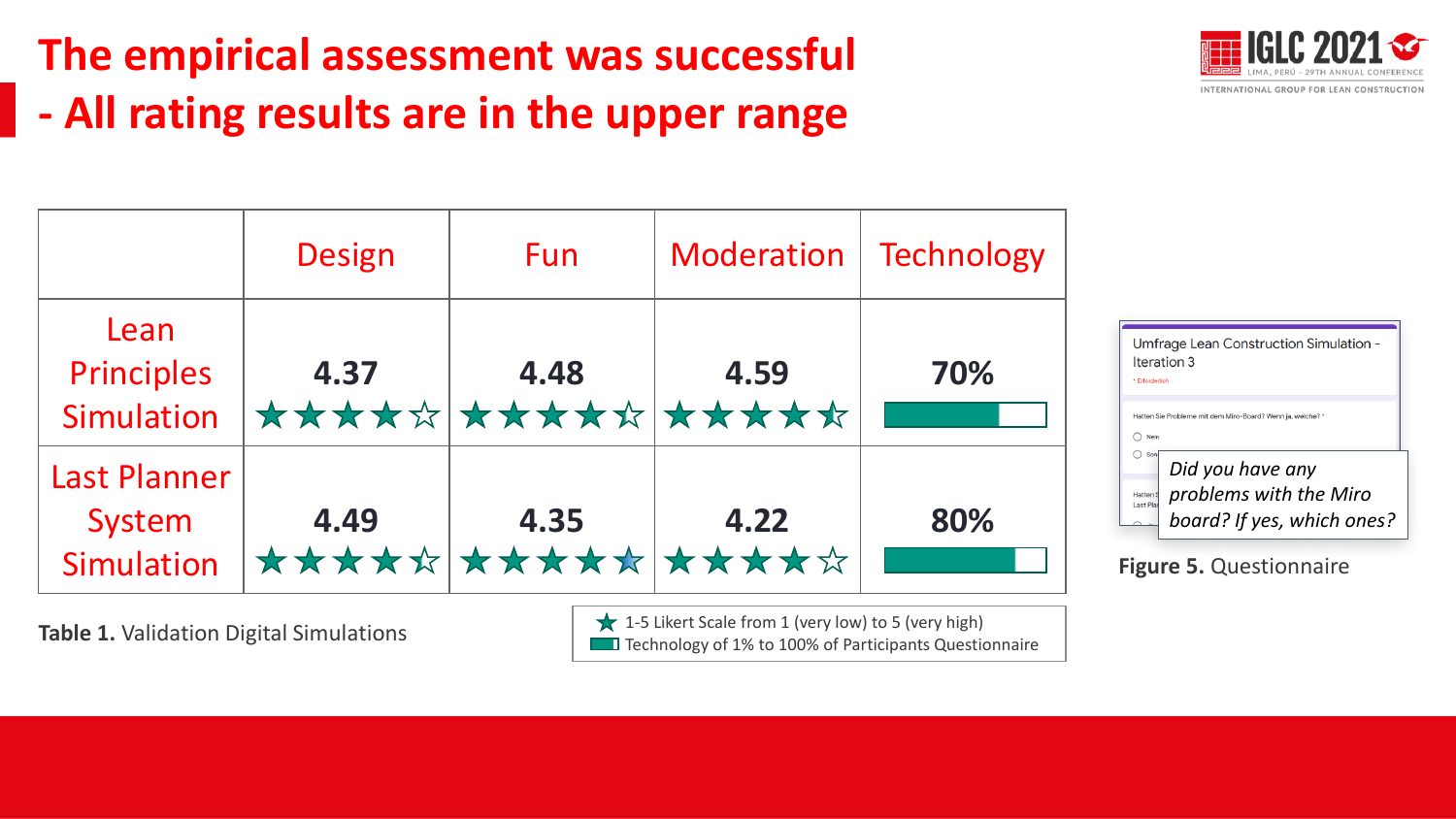# **The developed digital simulations represent a suitable concept for teaching Lean principles and methods**

#### Objectives were met

- Successful interaction in realtime
- Encouraged communication & collaboration



Learning effect was achieved

- **Participants** moved out of comfort zone
- "Aha" moment was triggered

Advantages of digital simulations could be observed

- High flexibility
- High level of sustainability
- Low costs & effort